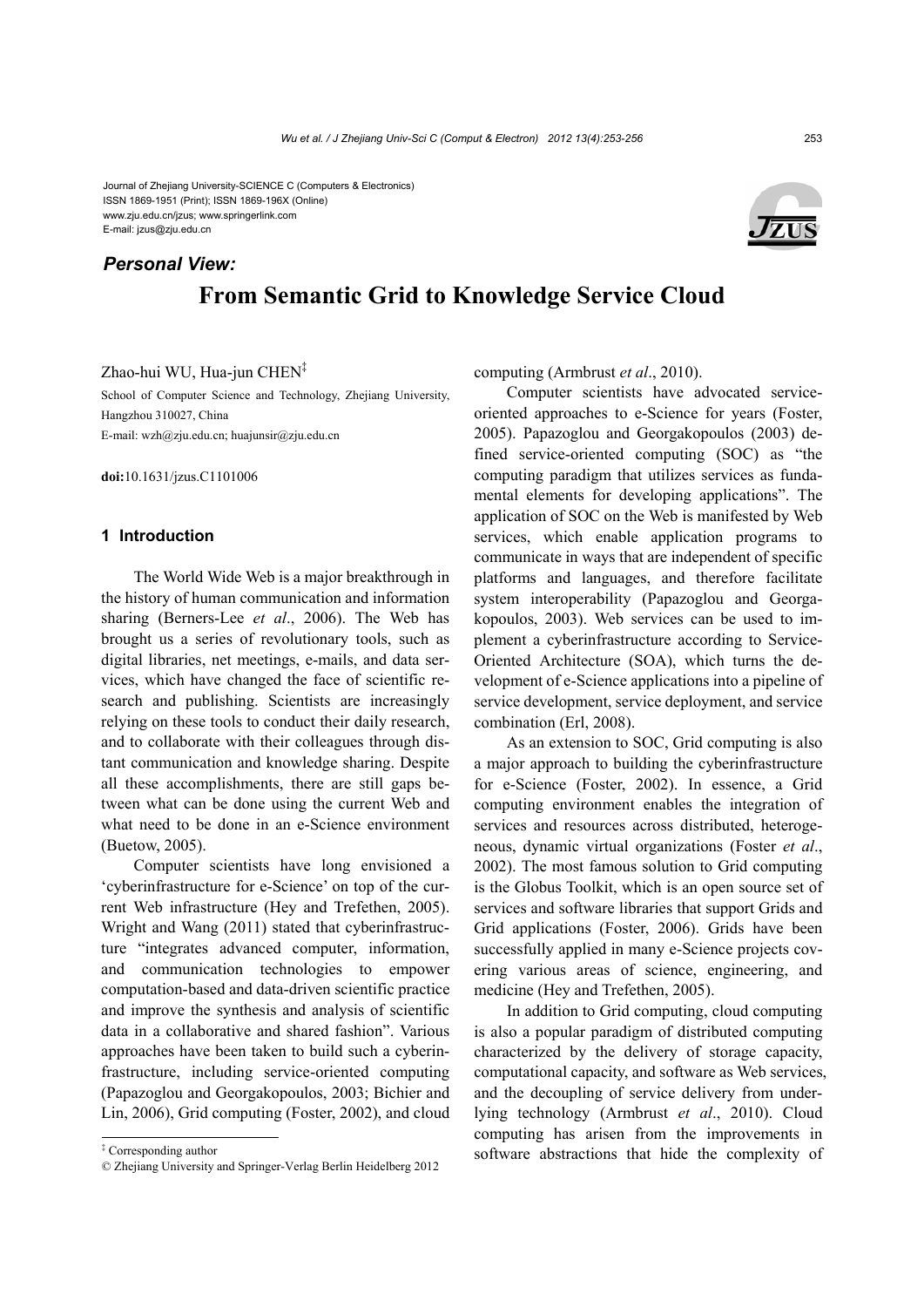underlying hardware architectures from the programmer (Mika and Tummarello, 2008). As a pioneer of cloud computing, Google has contributed such fundamental technologies as the Google File System (Ghemawat *et al*., 2003), the MapReduce framework (Dean and Ghemawat, 2008), and the Big Table system (Chang *et al*., 2008). Cloud computing technologies have been fully implemented as an open source project named Apache Hadoop (a collection of related subprojects such as HDFS, HBase, and Pig), which accelerates the adoption of cloud computing in small and medium enterprises. Scientists and engineers have used cloud computing in research on a number of topics, including large-population genetic risk analysis, information retrieval, and particle physics (Fox, 2011). Recently, Delic and Walker (2008) identified a clear trend of applying cloud computing in academic environments.

According to Foster *et al*. (2008), Grid computing and cloud computing are closely related paradigms that share a lot of commonality in their vision, architecture, and technology. They also share some limitations, namely the inability to provide intelligent and autonomous services, the incompetency to address the heterogeneity of systems and data, and the lack of machine-understandable content. Mika and Tummarello (2008) identified the root cause of these limitations as the lack of 'Web semantics'.

The Semantic Web is an emerging technical movement target on Web semantics (Berners-Lee *et al*., 2006). The Semantic Web languages, such as Resource Description Framework (RDF), RDF Schema (RDFS), Web Ontology Language (OWL), and SPARQL, together with a rich set of pragmatic tools, enable a Web of data with semantics formally defined (Domingue *et al*., 2011). The reliability, effectiveness, and efficiency of these technologies have been proved in practical applications from various domains such as biology, medical science, healthcare, and pharmaceutics. As Semantic Web technologies are reaching maturity, computer scientists are exploring the possibilities of integrating Semantic Web technologies into other Web-based technologies (e.g., SOC, Grid computing, and cloud computing), to create more powerful integration solutions. In this paper, we will discuss three major trends of technical integration: Semantic Web Services (Payne and Lassila, 2004), the Semantic Grid (de Roure *et al*., 2001), and the Knowledge Service Cloud (KSC).

## **2 Semantic Web Services**

On one hand, SOC is very effective in supporting the collaboration within a distributed and multidisciplinary team. On the other hand, the Semantic Web allows data and knowledge to be explicitly described in order to eliminate misunderstandings between team members. Therefore, Payne and Lassila (2004) proposed Semantic Web Services (SWS) as the integration of the two technical approaches. SWS is characterized by the use of shared ontologies, such as Web Service Modeling Ontology (WSMO) (Roman *et al*., 2005), to model various aspects of Web services, including service interfaces, service messages, and service structures, which enables the discovery, composition, and invocation of services in an automatic and ad-hoc manner (Burstein *et al*., 2005; Wang *et al*., 2007). While SWS technologies have several technical advantages, several real-world issues, such as authentication and authorization, must be solved before these technologies gain widespread use (Battle and Benson, 2008).

# **3 Semantic grid**

Soon after the invention of the Semantic Web, de Roure *et al*. (2001) advocated ''the application of Semantic Web technologies both on and in the Grid''. While the original Grid focuses on the vision of computational capacity and storage as a utility, the Semantic Grid focuses on the sharing and reuse of knowledge. In this sense, the Semantic Grid is very similar to the notion of 'Knowledge Grid', which is "a mechanism that can synthesize knowledge from data through mining and reference methods and enable search engines to make references, answer questions, and draw conclusions from masses of data" (Berman, 2001). The research issues of the Semantic Grid include knowledge representation, knowledge integration, knowledge discovery, problem-solving, and automated reasoning in a Grid environment. The Semantic Grid has been applied in various domains such as traditional Chinese medicine and intelligent transportation (Wu and Chen, 2008). The success of the Semantic Grid encourages us to explore the potential marriage of the Semantic Web and cloud computing.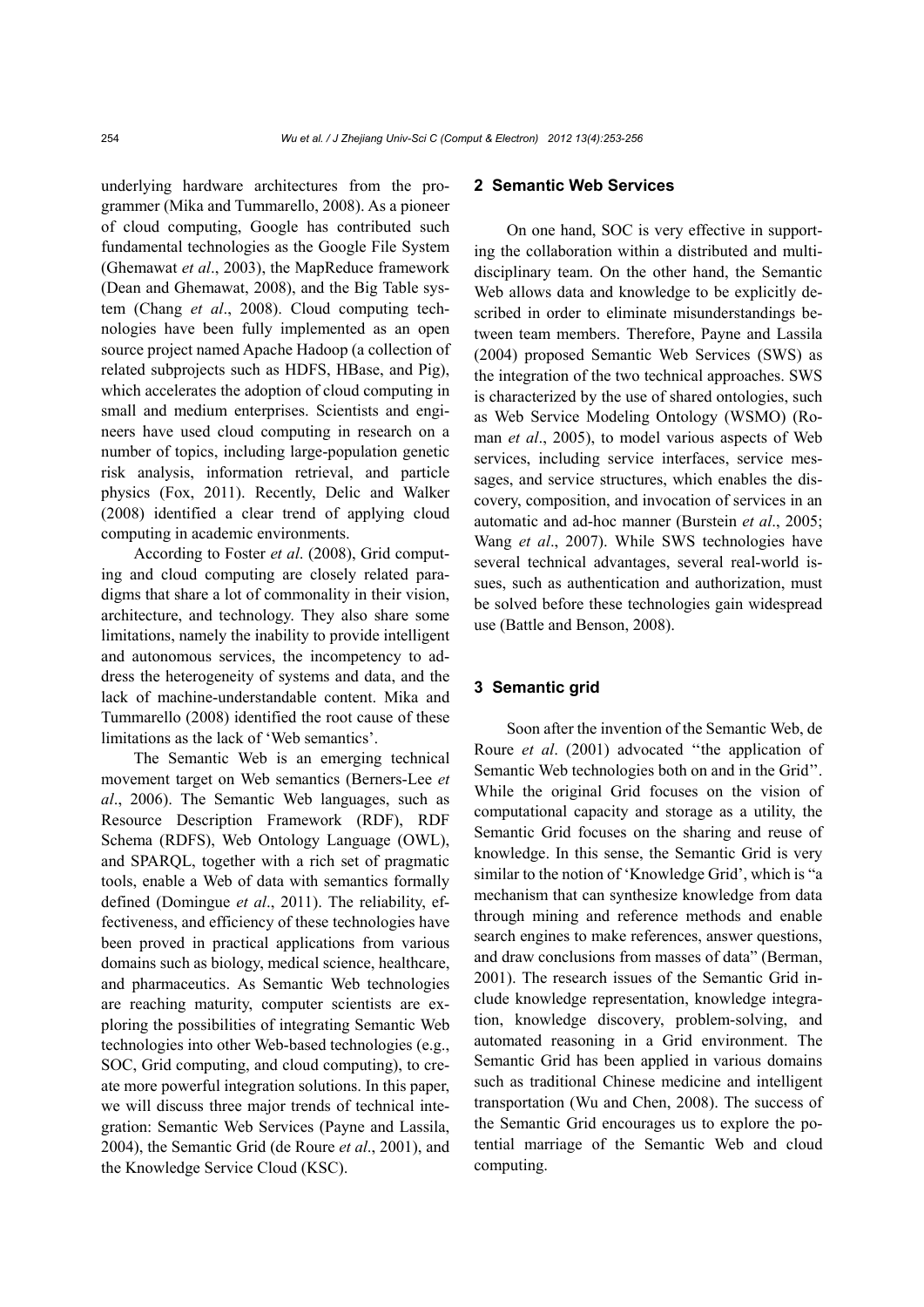## **4 Knowledge Service Cloud**

A KSC is characterized by providing 'knowledge as a service' for Web users anytime, anywhere, and via any device. A KSC is empowered by Web semantics: it both consumes knowledge and data from the Web of data, and incorporates Semantic Web technologies. A KSC is an open space that allows the voluntary participation of both humans and robots who can collaborate in knowledge creation.

A KSC makes heavy use of domain ontologies, to attach semantic annotations to documents and knowledge resources, and to specify the semantics of Web services. Ontologies also facilitate the construction of open knowledge services, which can be used by other parties in various knowledge-driven research applications. Here, we briefly discuss three classic types of knowledge services:

Knowledge sharing services facilitate Web users to set up ontology-based knowledge bases that store and manage domain knowledge (e.g., concepts, semantic relations, evidence, patterns, and rules), and to access and reason about their content.

Decision support services facilitate Web users to make informed decisions by retrieving relevant evidence and executing business rules. Take healthcare as an example. Decision support services include context-aware recommendation, reminder and alert, adverse drug event detection, report generation, clinical pathway, disease management, and so on. Clinical logics can be expressed as executable rules in Semantic Web languages, and embedded in rule engines that support these applications.

Knowledge discovery services facilitate Web users to discover actionable knowledge (patterns and rules) from the Web of data. Knowledge discovery experiments can be modeled as a tree of operators, each operator implemented with knowledge services or knowledge resources on the Web. Knowledge discovery services facilitate users "to leverage the power of amalgamation and serendipitous reuse" (Berners-Lee *et al*., 2006) provided by the Semantic Web.

Here, we propose a reference architecture of the KSC, containing four layers:

1. Ontology layer. This layer provides various services for the access of shared domain ontologies, enabling ontology engineering and management in a virtual organization. To achieve collective intelligence across organizations, large-scale ontologies are engineered mostly in a decentralized manner. The Semantic Web can merge these disparate ontologies and provide higher layers with a coherent ontology service. For example, the biomedical community has adopted the OWL to express domain ontologies. The legacy ontologies, traditionally represented in heterogeneous formats, are translated into Semantic Web languages such as OWL, and are integrated together in incremental steps. With these achievements, we can foresee a unified biomedical ontology available on the Semantic Web in the future.

2. Resource layer. This layer enables the integration and retrieval of knowledge resources within a virtual organization. A biomedical practitioner can manage, read, and use only a small subset of knowledge resources (academic papers, clinical records, etc.) generated by the entire community. These disparate resources can be aggregated by intelligent agents for integrative knowledge discovery. In addition, by extracting structured data from free-style documents, we can build a machine-understandable Web in a scalable manner.

3. Knowledge service layer. This layer wraps formal knowledge and reasoning capabilities as self-explained and reusable services, enabling the production and management of knowledge assets within a virtual organization. This layer contains intelligent agents that can collaborate with each other via knowledge services and assist humans in problem-solving. The intelligent agents could discover important Web resources, discern latent semantic associations, and/or interpret interesting patterns. Existing methods of reasoning, machine learning, and data mining can be adopted to implement these intelligent agents. These agents are developed in Semantic Web languages such as RDF/XML, OWL, and SPARQL, instead of SQL. This paradigm hides the complexity of domain logics and the underlying data structures, and can support more generic and powerful applications.

4. Application layer. This layer implements intelligent applications through the composition of knowledge services. This layer contains personalized agents that translate a researcher's problem-solving requirements into a series of service requests against lower layers. It also provides interactive mechanisms for the navigation and visualization of various forms of knowledge.